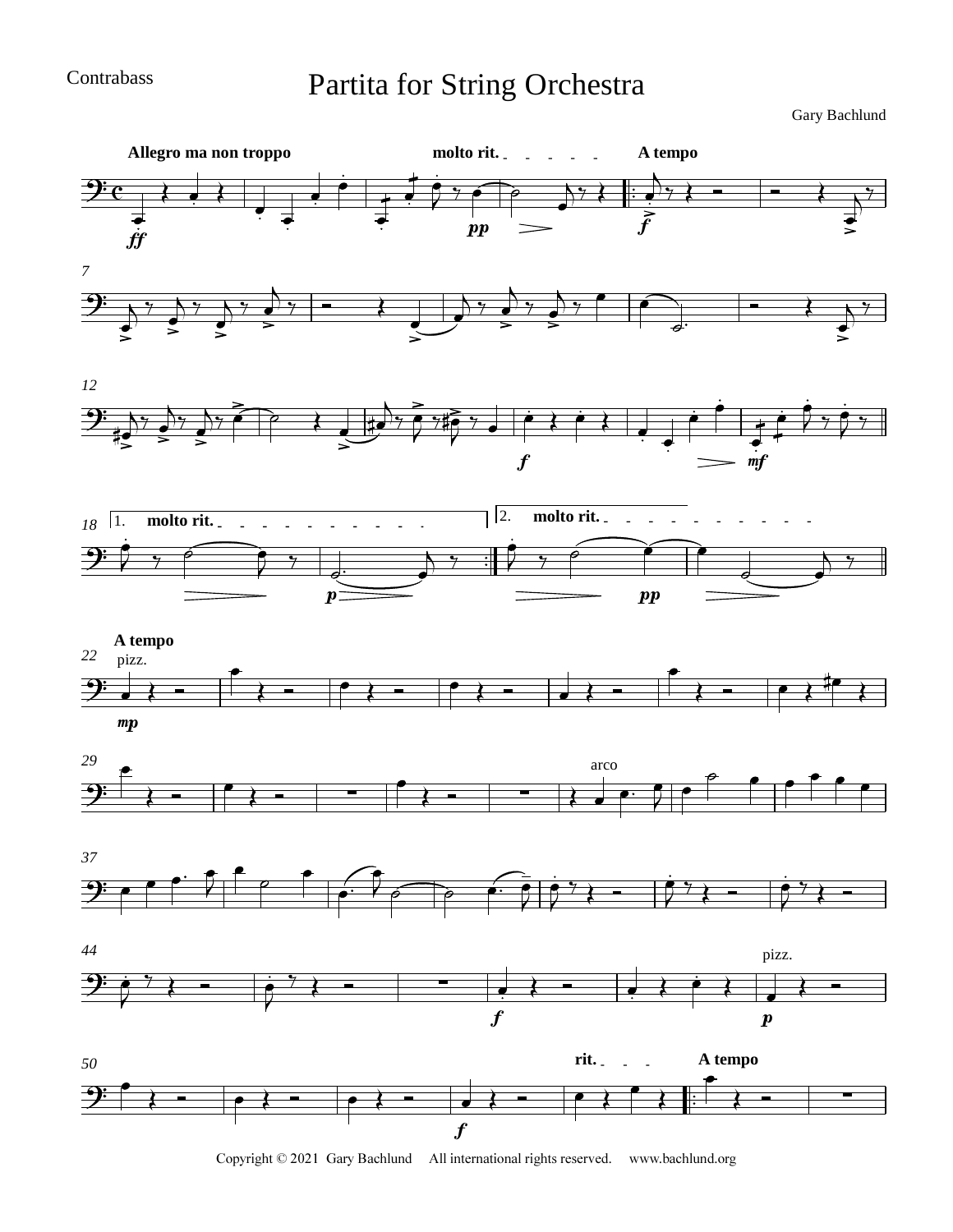

V. S.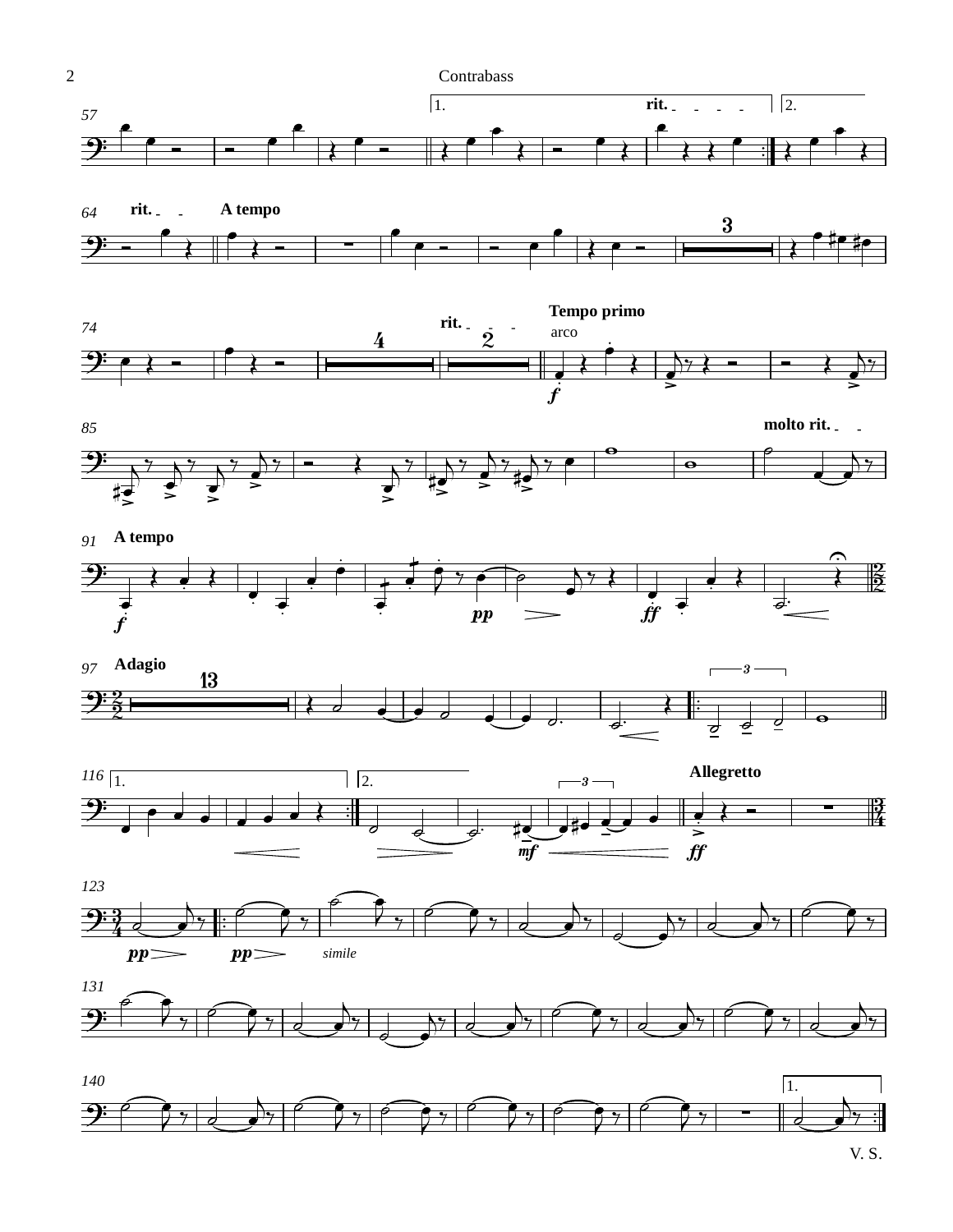





Ē

*247* **Tempo primo**

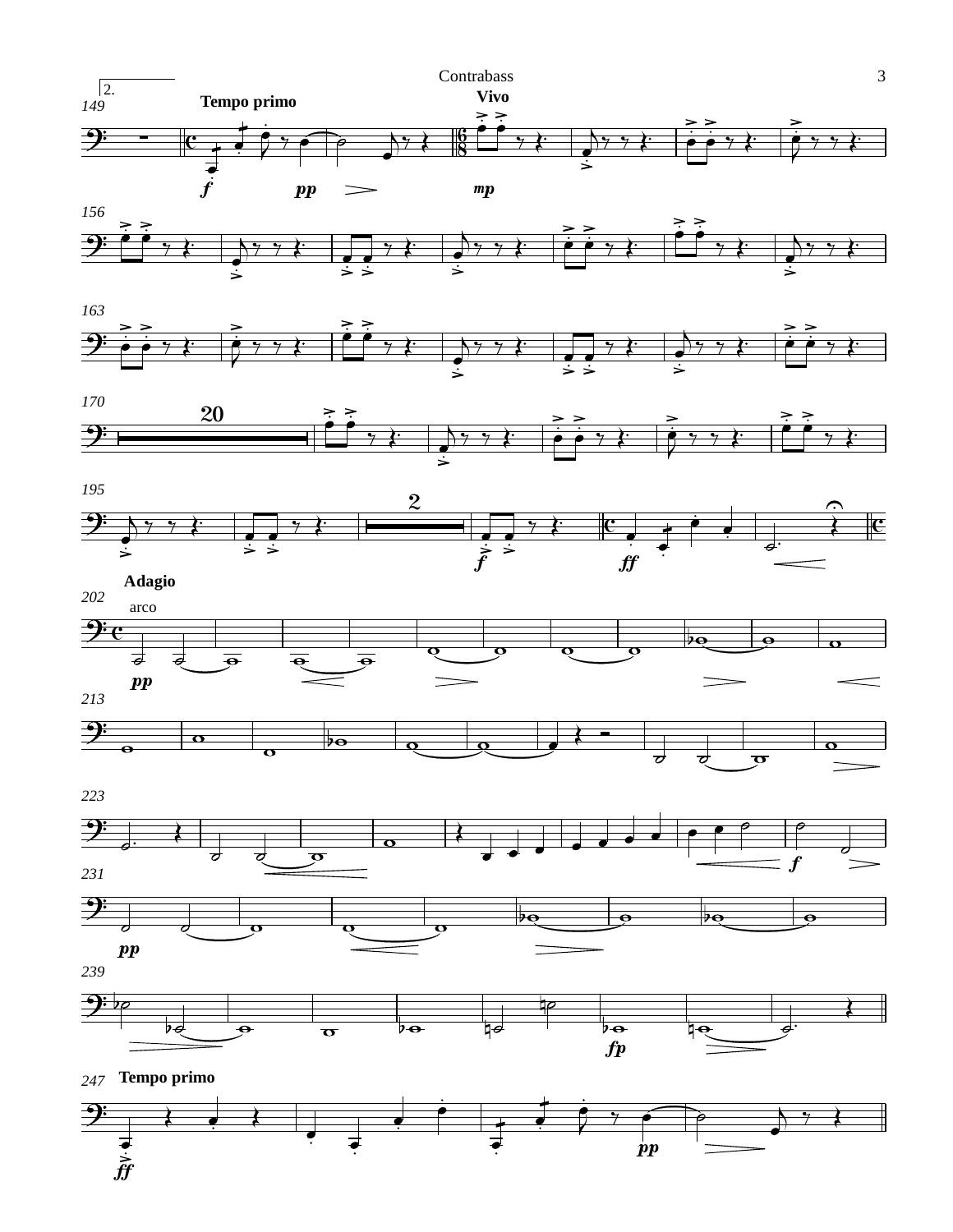